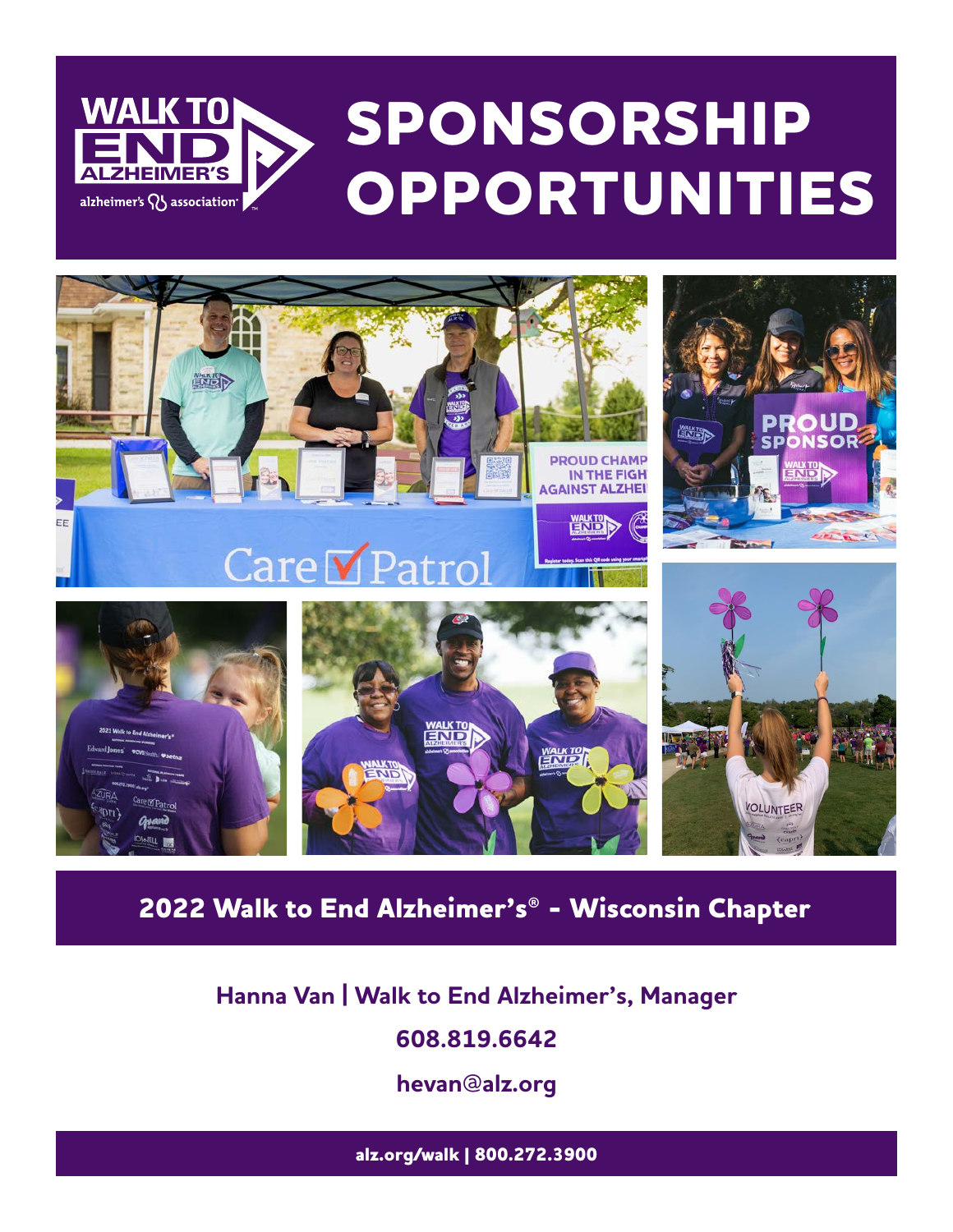# **ALZHEIMER'S DISEASE IS A GLOBAL CRISIS WITH** SIGNIFICANT LOCAL IMPACT.

**MORE THAN** 

**Americans are living** with Alzheimer's.

## $1 \times 3$ **SENIORS**

dies with Alzheimer's or another dementia. It kills more than **breast cancer** and prostate cancer combined.

**MILLION AMERICANS** 

provide unpaid care for people with Alzheimer's or other dementias.

In WISCONSIN, there are 120.000 people living with Alzheimer's and 196.000 caregivers.

Alzheimer's is a progressive and fatal disease, which is devastating our families, our finances and our future. As the leading voluntary health organization in Alzheimer's care, support and research, the Alzheimer's Association<sup>®</sup> addresses this global crisis by providing education and support to the millions who face dementia every day, while advancing critical research toward methods of treatment, prevention and, ultimately, a cure.

## **ALZHEIMER'S AFFECTS US** AT HOME AND AT WORK.



 $\bf 6$  in  $\bf 10$  caregivers of people living with Alzheimer's or another dementia were employed in the past year while providing care

These individuals worked an average of  $35$  HOURS per week while caregiving





had to go in late, leave early or take time off



went from full-time to part-time or cut back hours



Visit alz.org/facts to learn more.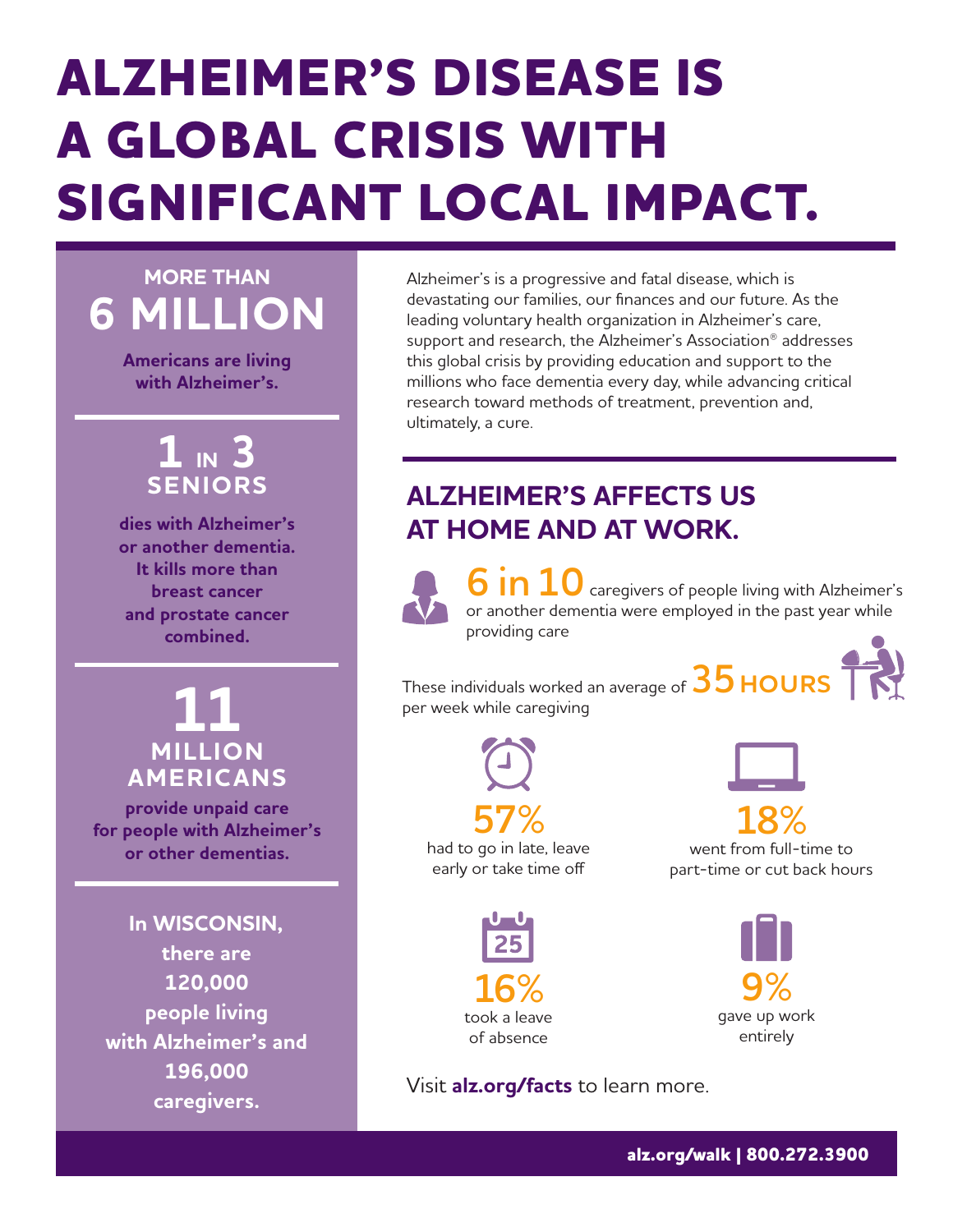# **JOIN US AS A LEADER IN THE FIGHT AGAINST THE DISEASE.**

Held annually in more than 600 communities nationwide, the Alzheimer's Association Walk to End Alzheimer's<sup>®</sup> is the world's largest event to raise awareness and funds for Alzheimer's care, support and research. This inspiring event calls on participants of all ages and abilities to join the fight against the disease, and your organization can help lead the way as a sponsor.

The Alzheimer's Association has given our firm, for the first time, a way to demonstrate our 'corporate heart' on a national stage, which has measurably raised the loyalty of our clients, strengthened our firm's culture and positioned our firm as a great place to work

John Beuerlein retired General Partner, Edward Jones





## **TOP FIVE REASONS TO SPONSOR WALK TO END ALZHEIMER'S**



#### Make a difference.

Every year, companies, teams and individuals raise millions of dollars across the country through Walk to End Alzheimer's, advancing the fight against the disease.



#### Show your corporate heart.

Sponsorship of this inspiring community event offers an opportunity to show your support for a cause that affects numerous families in our area and across the country.



#### **Gain brand visibility.**

Our Walk participants have buying power: 68% are female, 60% are between the ages of 35 and 64 and 77% are college-educated.



#### Support your employees.

Your involvement in Walk to End Alzheimer's demonstrates your commitment to a cause that impacts them at home and at work.

#### Help lead the way.

When you partner with the Alzheimer's Association, you help to mobilize, educate and innovate to end this deadly disease.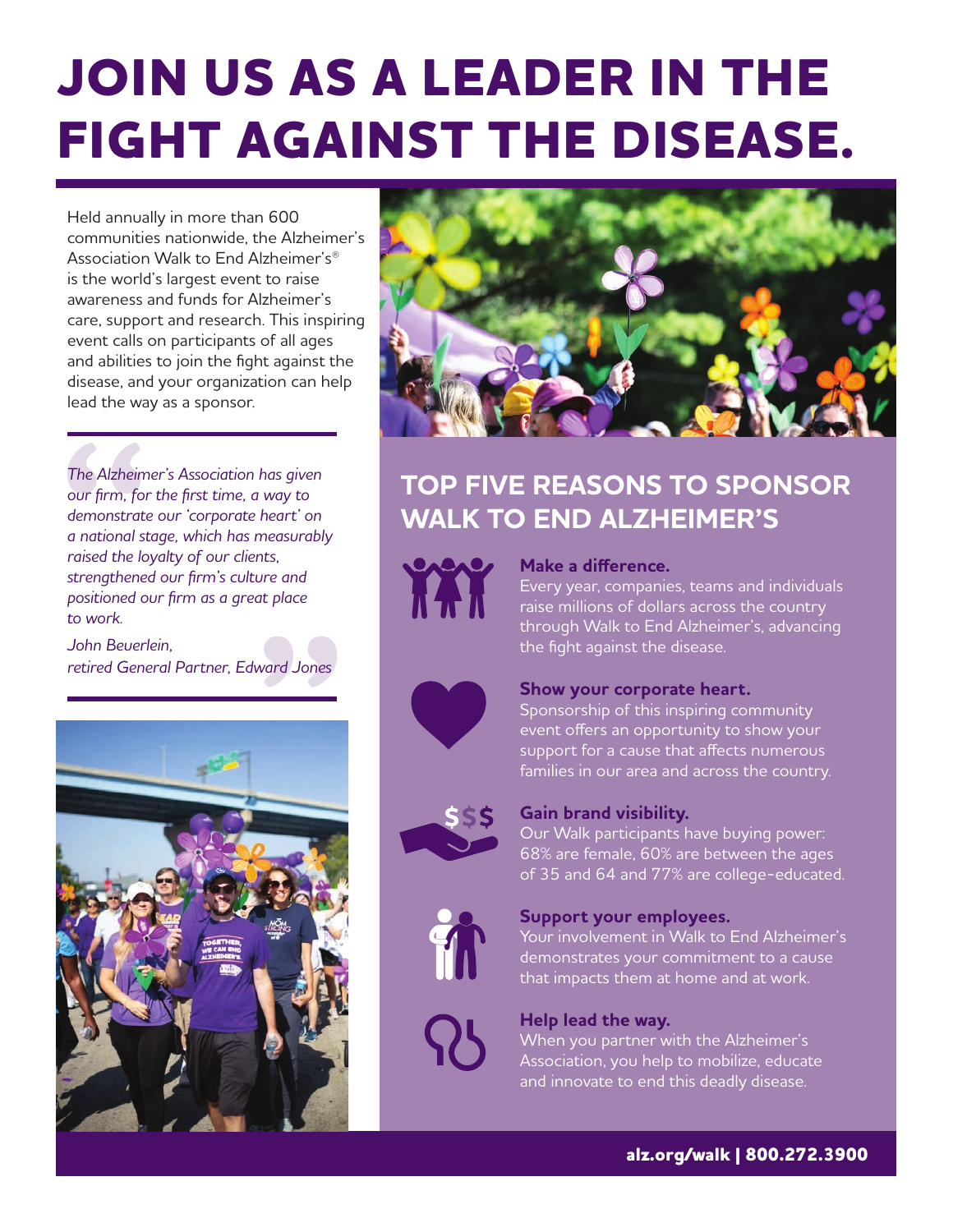## **WALK TO END ALZHEIMER'S STATE OF WISCONSIN**

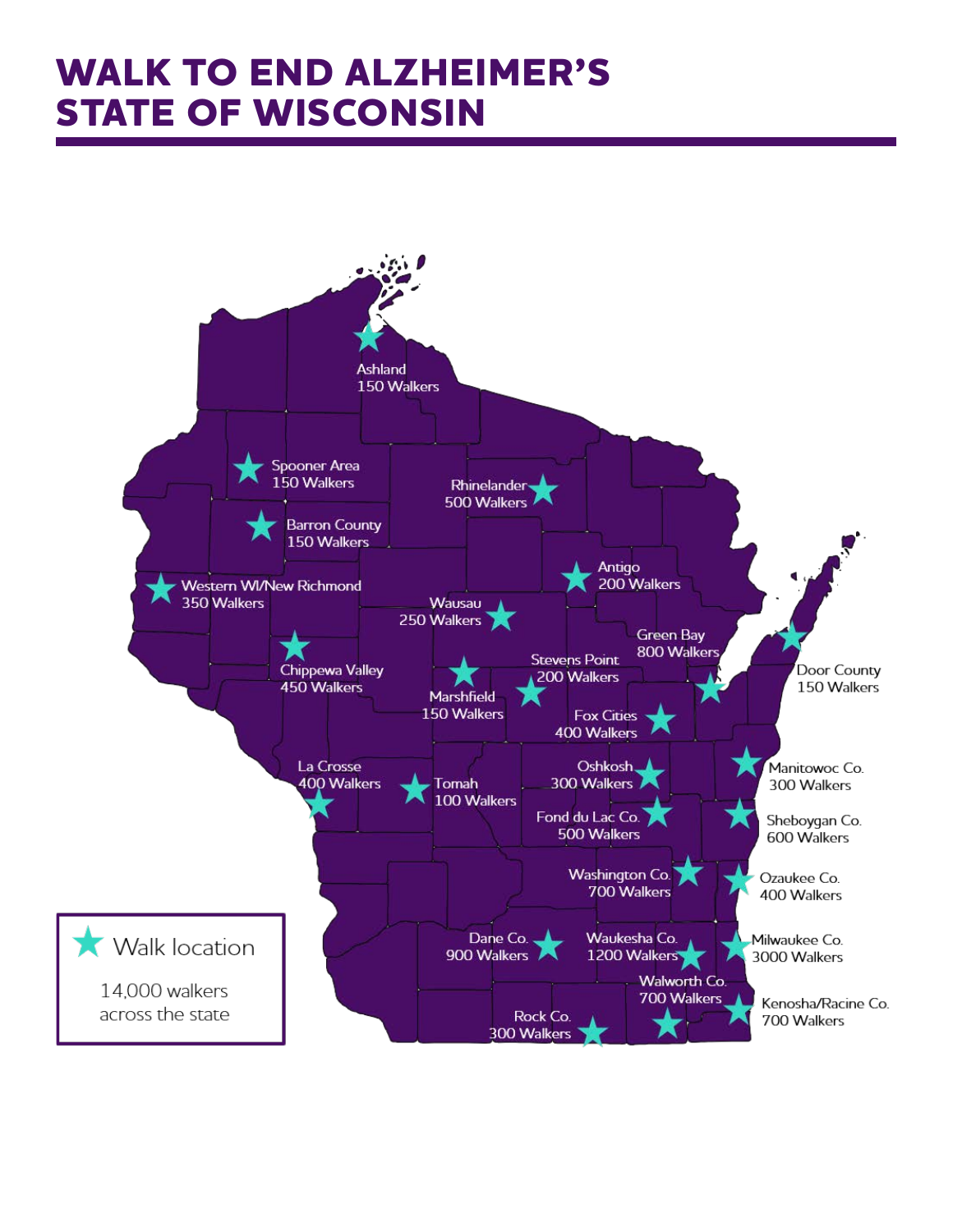## **WALK TO END ALZHEIMER'S WISCONSIN CHAPTER DATES**

#### **Tentative Dates**

#### **SATURDAY, SEPTEMBER 10**

Antigo Ashland **Barron County** Door County Marshfield Waukesha County

#### **SATURDAY, SEPTEMBER 17**

La Crosse Manitowoc County Rhinelander Spooner Area **Stevens Point Area Walworth County Washington County** Western, WI/New Richmond

#### **SUNDAY, SEPTEMBER 18**

Milwaukee County Tomah

#### **SATURDAY, SEPTEMBER 24**

Chippewa Valley Green Bay Kenosha & Racine Counties Oshkosh **Rock County** Sheboygan County Wausau

#### **SATURDAY, OCTOBER 1**

Fond du Lac County **Fox Cities** Ozaukee County

#### **SUNDAY, OCTOBER 2**

Dane County

alz.org/walk | 800.272.3900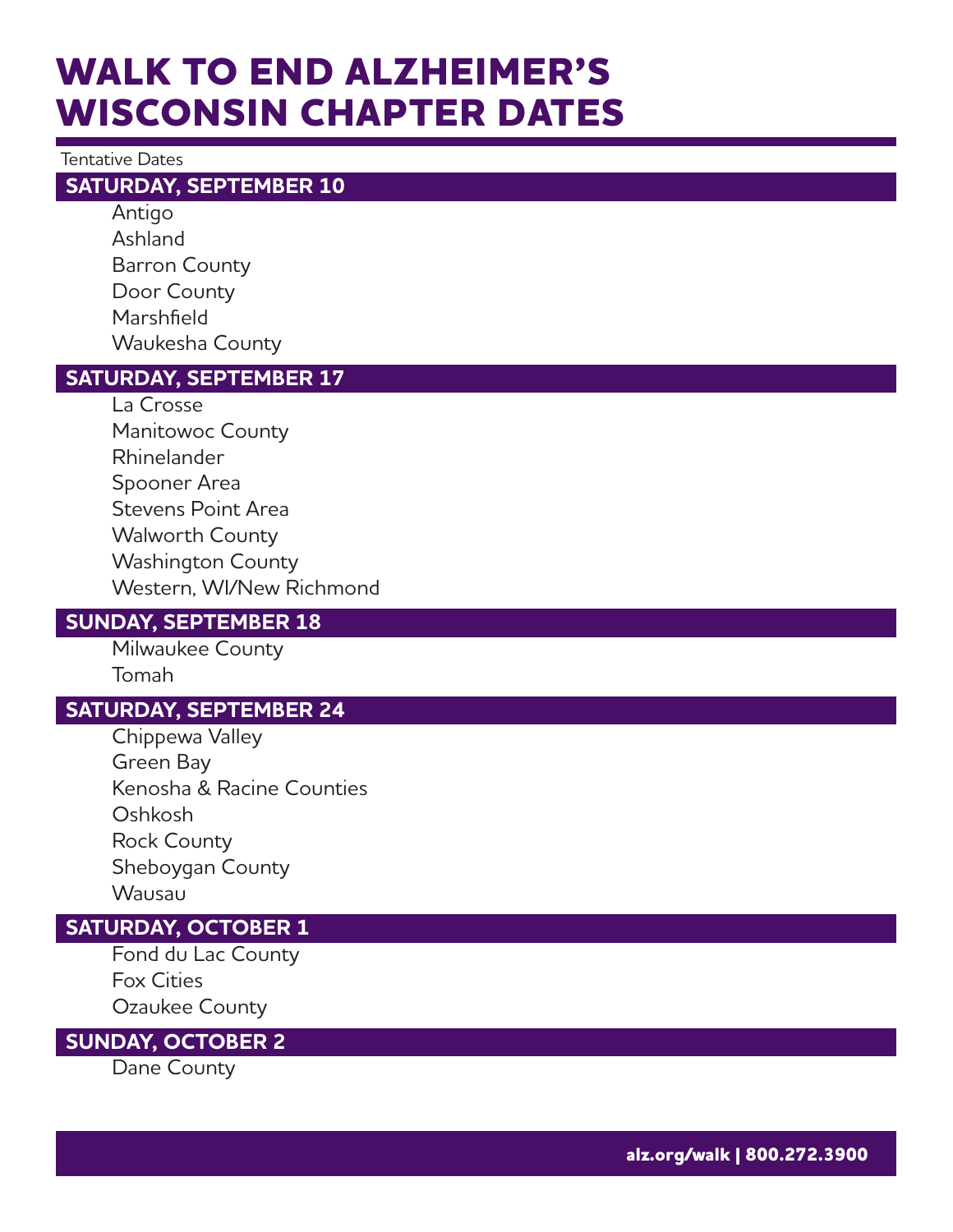## **MULTIPLE WALK OPPORTUNITIES**

|                                                                           |                                                           | Thuring Walk                                             | stscipte Walk                                             | SIOCODE Walk                                              |
|---------------------------------------------------------------------------|-----------------------------------------------------------|----------------------------------------------------------|-----------------------------------------------------------|-----------------------------------------------------------|
|                                                                           | s <sub>550.000</sub> Masoning<br>Statewide                | Statewide                                                | Statewide                                                 | Statewide                                                 |
| Choice of Walk Location                                                   | Up to 27 Walks<br>Logo on Stage                           | Up to 15 Walks<br>Logo on Stage                          | Up to 12 Walks<br>Logo on Stage                           | Up to 10 Walks<br>Logo on Stage                           |
| Co-Branded Promotional Item for                                           | 3 items                                                   | 2 items                                                  | 1 Item                                                    |                                                           |
| Fundraising Incentive                                                     | Up to 27 Walks                                            | Up to 27 Walks                                           | Up to 27 Walks                                            |                                                           |
| Speaking Opportunity on Walk Day                                          | Up to 27 Walks                                            | Up to 15 Walks                                           | Up to 12 Walks                                            |                                                           |
| Facebook Post on Chapter Page                                             | <b>Boosted</b>                                            | <b>Boosted</b>                                           | <b>Boosted</b>                                            | Standard                                                  |
| Recognition in Pep Rally Program                                          | Up to 27 Walks                                            | Up to 15 Walks                                           | Up to 12 Walks                                            | Up to 10 Walks                                            |
| Recognition in Pre-Walk Press Release                                     | Up to 27 Walks                                            | Up to 15 Walks                                           | Up to 12 Walks                                            | Up to 10 Walks                                            |
| Recognition in Opening Ceremony Program                                   | Up to 27 Walks                                            | Up to 15 Walks                                           | Up to 12 Walks                                            | Up to 10 Walks                                            |
| Recognition in Celebration Party Program                                  | Up to 27 Walks                                            | Up to 15 Walks                                           | Up to 12 Walks                                            | Up to 10 Walks                                            |
| Exhibit Space on Walk Day                                                 | Up to 27 Walks                                            | Up to 15 Walks                                           | Up to 12 Walks                                            | Up to 10 Walks                                            |
| Logo included on Team Signs                                               | Up to 27 Walks                                            | Up to 27 Walks                                           | Up to 27 Walks                                            | Up to 27 Walks                                            |
| Logo on Day-of Volunteer T-shirts                                         | Up to 27 Walks                                            | Up to 15 Walks                                           | Up to 12 Walks                                            | Up to 10 Walks                                            |
| Logo Recognition on Champions Club<br>Mailings (post-walk thank you, etc) | Up to 27 Walks                                            | Up to 15 Walks                                           | Up to 12 Walks                                            | Up to 10 Walks                                            |
| Logo Recognition on All Walker Mailings                                   | Logo on<br>Pre + Post-Walk<br>postcards<br>Up to 27 Walks | Logo on<br>Pre + Post-Walk<br>postcard<br>Up to 15 Walks | Logo on<br>Pre + Post-Walk<br>postcards<br>Up to 12 Walks | Logo on<br>Pre + Post-Walk<br>postcards<br>Up to 10 Walks |
| Recognition on Earned T-shirt                                             | Large logo on all<br>walk t-shirts<br>$(7,000+)$          | Large logo on all<br>walk t-shirts<br>$(7,000+)$         | Large logo on all<br>walk t-shirts<br>$(7,000+)$          | Large logo on all<br>walk t-shirts<br>$(7,000+)$          |
| Logo in Post-Event Email                                                  | Up to 27 Walks                                            | Up to 15 Walks                                           | Up to 12 Walks                                            | Up to 10 Walks                                            |
| Logo on Walk Website                                                      | Up to 27 Walks                                            | Up to 15 Walks                                           | Up to 12 Walks                                            | Up to 10 Walks                                            |
| Logo on Walk Brochures/Flyers                                             | Up to 27 Walks                                            | Up to 15 Walks                                           | Up to 12 Walks                                            | Up to 10 Walks                                            |
| Local Facebook Post                                                       | Logo                                                      | Logo                                                     | Logo                                                      | Logo                                                      |
| Proud Sponsor Yard Sign                                                   | Χ                                                         | $\times$                                                 | X                                                         | X                                                         |
| Badge for Company's Website                                               | $\mathsf{X}$                                              | X                                                        | X                                                         | $\times$                                                  |
| Logoed Sign at Designated Area on Walk Day                                | Up to 27 Walks<br>(stage)                                 | Up to 15 Walks<br>(stage)                                | Up to 12 Walks<br>(stage)                                 | Up to 10 Walks<br>(stage)                                 |
| Walk Day Volunteer Opportunity                                            | Up to 27 Walks                                            | Up to 15 Walks                                           | Up to 12 Walks                                            | Up to 10 Walks                                            |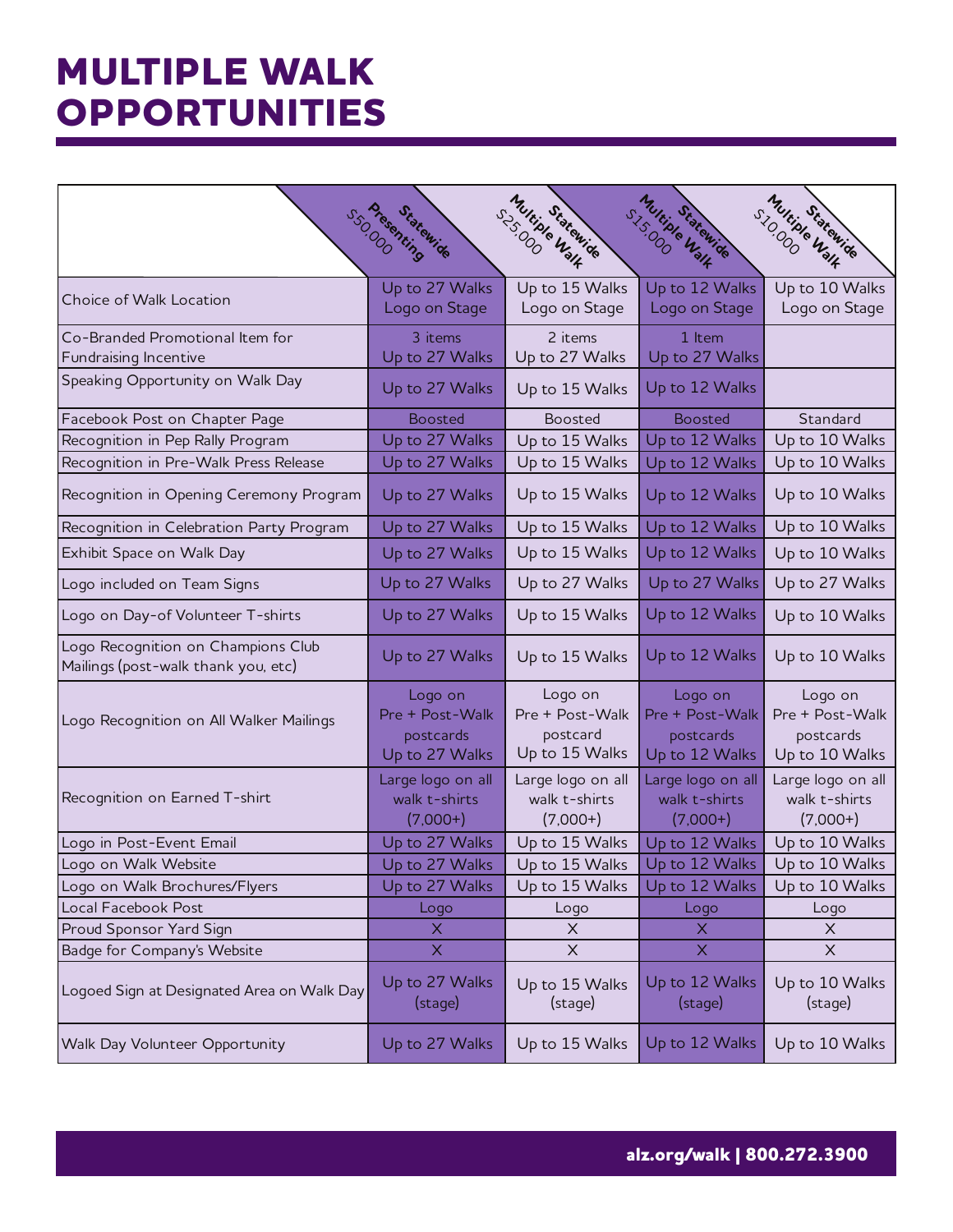## **SINGLE WALK OPPORTUNITIES**

| $S_{SO}^{O_{7_{c}}}\nu_{3}\nu_{4}$<br>S. Sne Walk<br>SS.SOO WALK<br>ss. One Walk<br>S. One Walk<br>S.L.SOO Walk |                                                                      |                                                                          |                                                       |                          |                                                                    |                      |  |
|-----------------------------------------------------------------------------------------------------------------|----------------------------------------------------------------------|--------------------------------------------------------------------------|-------------------------------------------------------|--------------------------|--------------------------------------------------------------------|----------------------|--|
| Choice of Walk Location                                                                                         | 1 Walk<br>Check-In or<br><b>Finish Line</b>                          | 1 Walk<br>Champions<br>Club, Photo<br>Stop, or<br>Caregiver<br>Sanctuary | 1 Walk<br>Promise<br>Garden or<br><b>T-Shirt Tent</b> | 1 Walk<br>Purple<br>Area | 1 Walk<br>Clubhouse or Water Stop or<br>Refreshments Entertainment | 1 Walk<br>Route Sign |  |
| Co-Branded Promotional Item for<br>Fundraising Incentive                                                        |                                                                      |                                                                          |                                                       |                          |                                                                    |                      |  |
| Speaking Opportunity on Walk Day                                                                                |                                                                      |                                                                          |                                                       |                          |                                                                    |                      |  |
| Facebook Post on Chapter Page                                                                                   |                                                                      |                                                                          |                                                       |                          |                                                                    |                      |  |
| Recognition in Pep Rally Program                                                                                |                                                                      |                                                                          |                                                       |                          |                                                                    |                      |  |
| Recognition in Pre-Walk Press                                                                                   |                                                                      |                                                                          |                                                       |                          |                                                                    |                      |  |
| Release<br>Recognition in Opening<br>Ceremony Program                                                           |                                                                      |                                                                          |                                                       |                          |                                                                    |                      |  |
| Recognition in Celebration Party<br>Program                                                                     |                                                                      |                                                                          |                                                       |                          |                                                                    |                      |  |
| Exhibit Space on Walk Day                                                                                       |                                                                      |                                                                          |                                                       |                          |                                                                    |                      |  |
| Logo included on Team Signs                                                                                     | 1 Walk                                                               |                                                                          |                                                       |                          |                                                                    |                      |  |
| Logo on Day-of Volunteer<br>T-shirts                                                                            | 1 Walk                                                               |                                                                          |                                                       |                          |                                                                    |                      |  |
| Logo Recognition on Champions<br>Club Mailings<br>(post walk thank you, etc)                                    | 1 Walk                                                               | 1 Walk                                                                   |                                                       |                          |                                                                    |                      |  |
| Logo Recognition on All Walker<br>Mailings                                                                      | Logo on<br>Pre + Post<br><b>Walk</b><br>postcard to<br>local walkers | Logo on Pre-<br>Walk<br>postcard to<br>local walkers                     |                                                       |                          |                                                                    |                      |  |
| Recognition on Earned T-shirt                                                                                   | Small logo on Small logo on<br>walk t-shirts<br>for 1 walk           | walk t-shirts<br>for 1 walk                                              | Company<br>name on<br>walk t-shirts<br>for 1 walk     |                          |                                                                    |                      |  |
| Logo in Post Event Email                                                                                        | X                                                                    | $\mathsf X$                                                              | Name only                                             |                          |                                                                    |                      |  |
| Logo on Walk Website                                                                                            | $\pmb{\times}$                                                       | $\times$                                                                 | X                                                     | X                        |                                                                    |                      |  |
| Logo on Walk Brochures/Flyers                                                                                   | $\mathsf{X}$                                                         | $\mathsf X$                                                              | $\mathsf{X}$                                          | $\times$                 | $\mathsf{X}$                                                       |                      |  |
| Local Facebook Post                                                                                             | Logo                                                                 | Logo                                                                     | Logo                                                  | Logo                     | Logo                                                               | name                 |  |
| Proud Sponsor Yard Sign                                                                                         | X                                                                    | $\times$                                                                 | X                                                     | X                        | $\mathsf{X}$                                                       | $\times$             |  |
| Badge for Company's Website                                                                                     | $\times$                                                             | $\mathsf X$                                                              | $\mathsf{X}$                                          | X                        | $\mathsf{X}^{\scriptscriptstyle{+}}$                               | $\mathsf{X}$         |  |
| Logoed Sign at Designated Area<br>on Walk Day                                                                   | Large                                                                | Large                                                                    | Large                                                 | Medium                   | Medium                                                             | Small                |  |
| Walk Day Volunteer Opportunity                                                                                  | X                                                                    | $\times$                                                                 | $\mathsf X$                                           | $\times$                 | $\mathsf{X}$                                                       | $\times$             |  |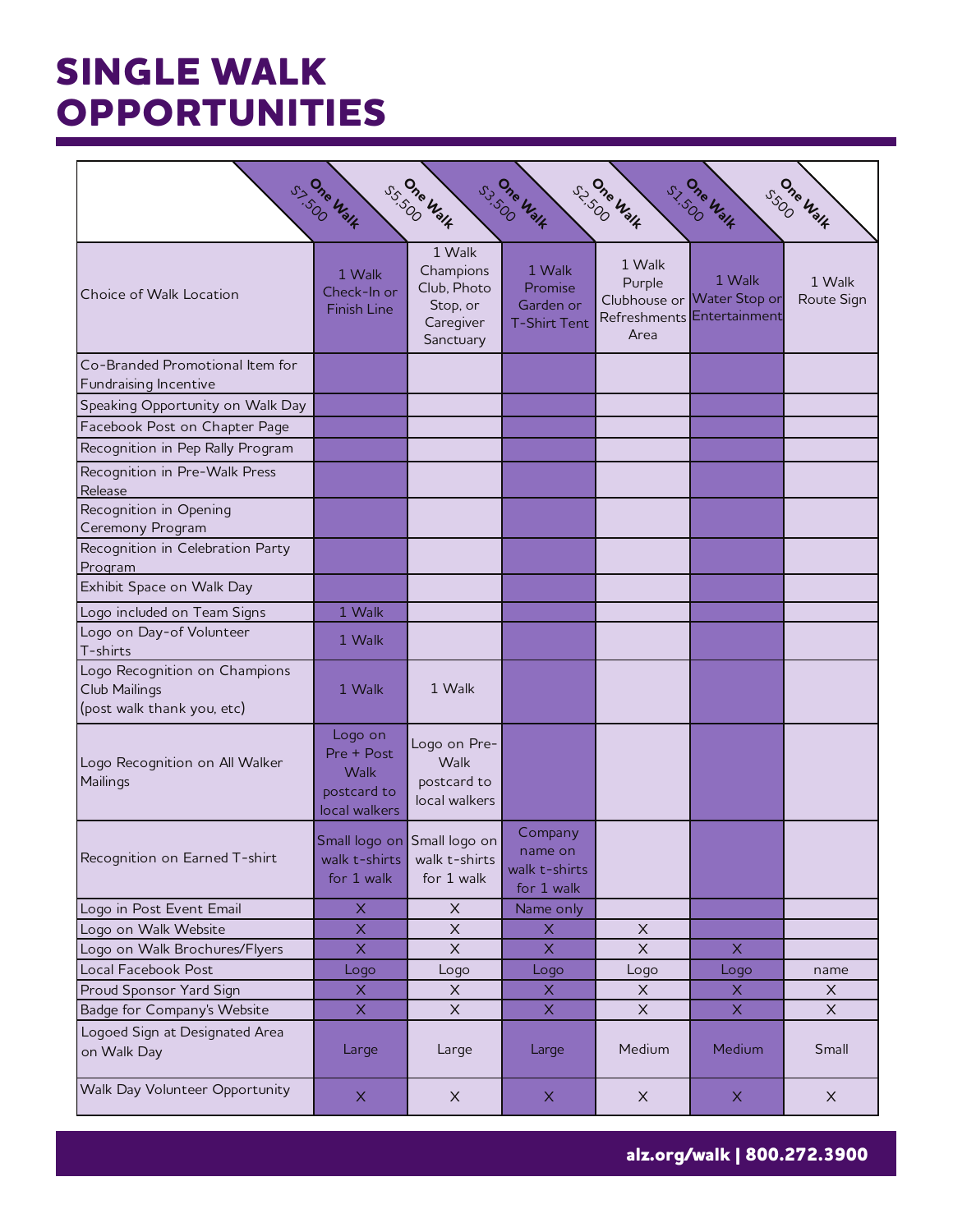## **EARLY BIRD SPONSOR BENEFITS**

# COMMIT NOW, PAY LATER

**Commit to Sponsoring the Walk to End Alzheimer's by April 1** and receive these additional benefits:

- Recognition in April edition of Chapter eNewsletter (audience of 14,000+)
- Shout out on all Chapter social media platforms
- Logo placement in local Team Captain **Welcome Packet**
- Opportunity for company-wide education session or lunch and learn
- Recognition in Volunteer Open House
- Recognition in Committee Orientation

The earlier you commit to sponsoring the 2022 Walk to End Alzheimer's, the longer you will receive the benefits from your sponsorship! Plus you can commit now, and pay later.

Your early support goes well beyond the typical sponsorship benefits this year. The funds raised through our event, including sponsorship, are a major source of support for the continuation of our no-cost services in the community, as well as research to ultimately find a cure for Alzheimer's and all other dementias.